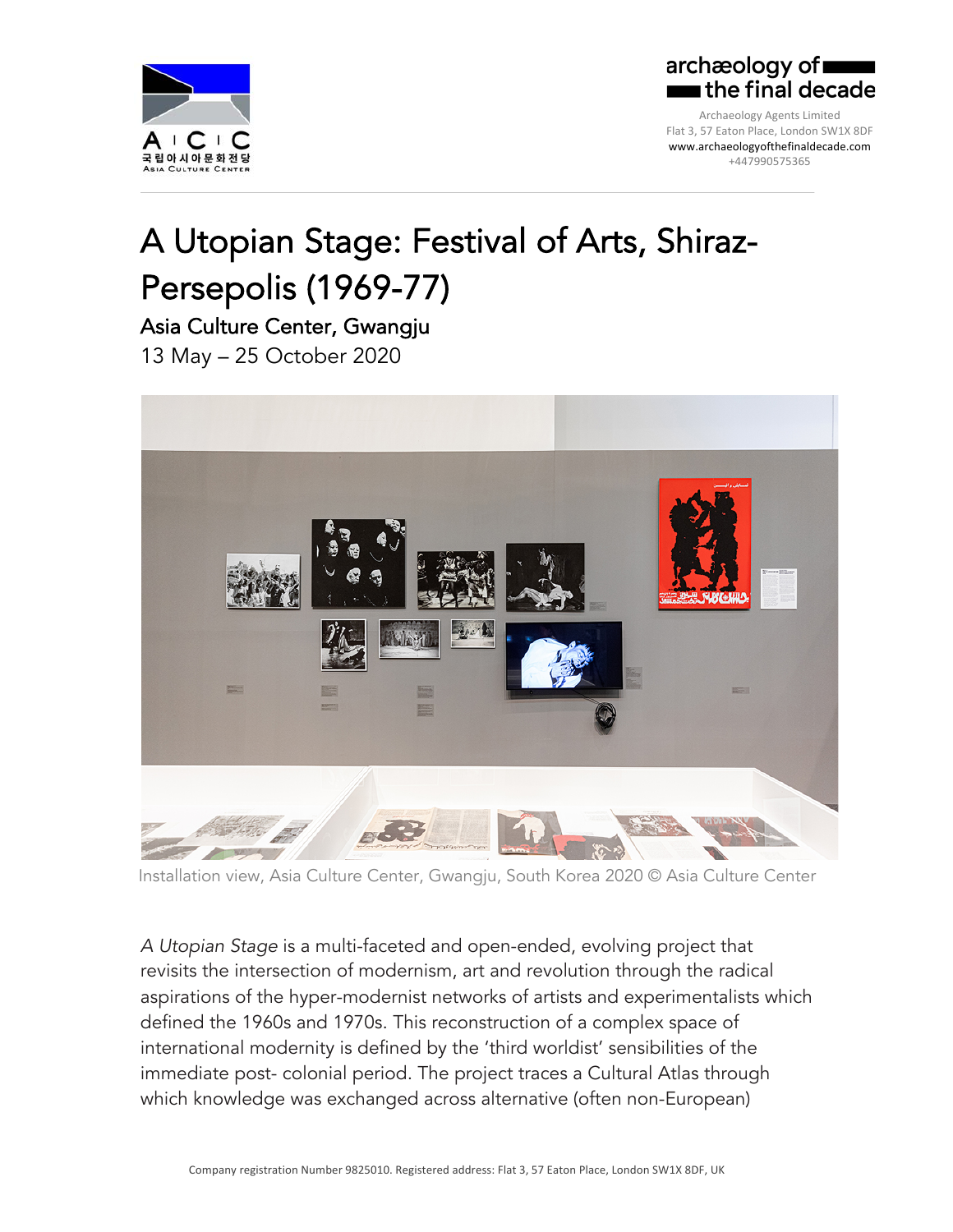plateaus. This process of global 'reorientation' takes us through a reconstruction of the gaze - subverting the single 'reading' of West to East into a more cyclical model, engaging in cultural, philosophical and political negotiations from East to East, East to West, South to East, South to South - constructing a panoramic exchange of global philosophical and artistic discourse. The project explores how in the aftermath of the collapse of European hegemonies and the rise of the Global South a fluid artistic exchange was possible across geographies, histories and forms in ways and on a scale that had never been possible before.

The ideals, as well as, the highs and lows of 20th century modernist universalisms are explored from the vantage point of the sensibilities and urgencies of the emerging Global South and their alliances with the international avant-garde.

As a multipartite project, *A Utopian Stage* takes the decade-long Festival of Arts, Shiraz-Persepolis (1967-1977) as its point of departure and as a case study. The festival, whose excavated archives have been banned in Iran since 1979, is considered as one of the most uniquely transformative inter-cultural experiences, perhaps the most radical multi-disciplinary crucible of any commissioning festival in history.

Curated by Vali Mahlouji / Archaeology of the Final Decade

*A Utopian Stage: Festival of Arts, Shiraz-Persepolis* can be seen from 13 May – 25 October 2020 Open daily 10:00 – 18:00. Closed on Mondays. ACC Space 3 / 4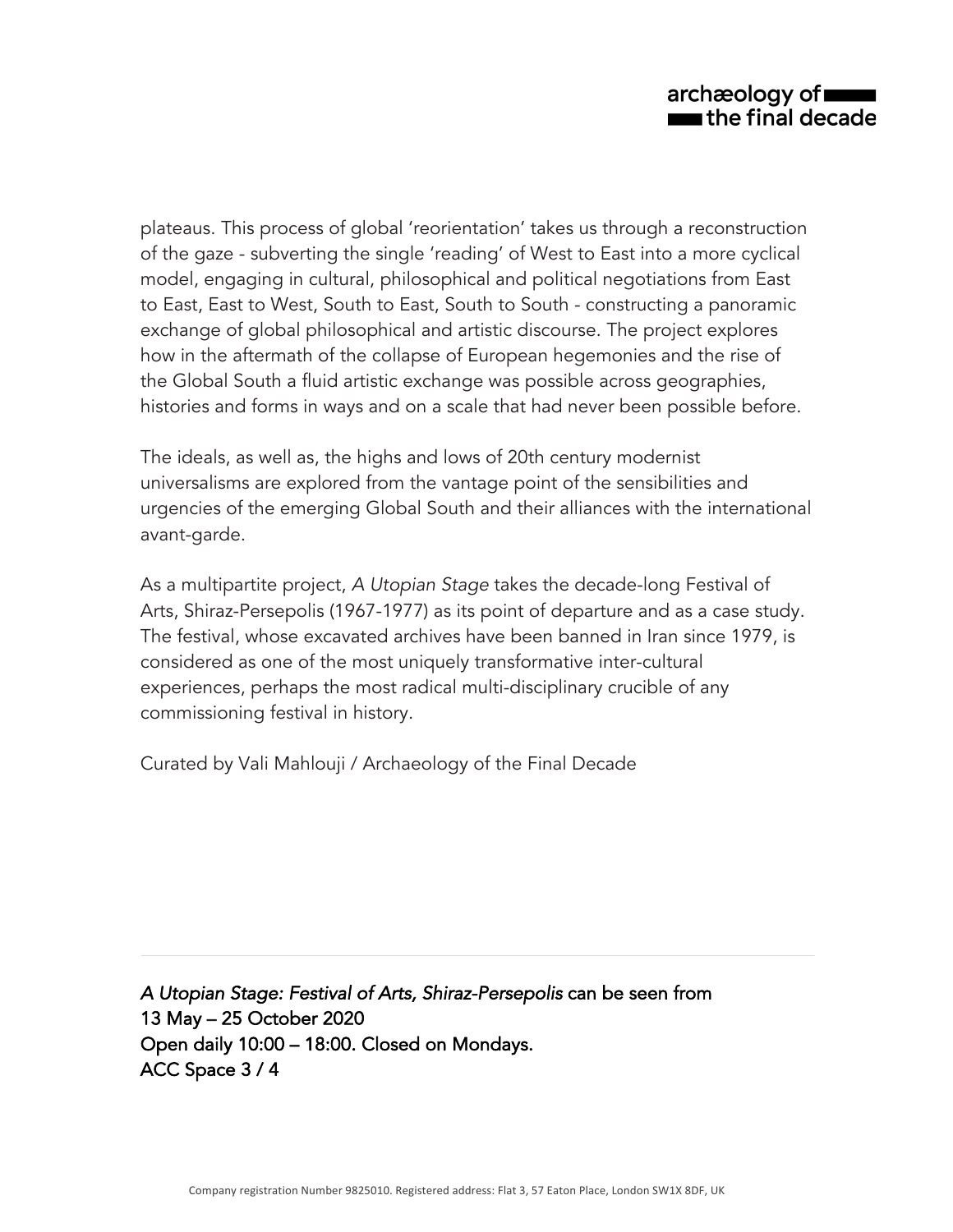

2020 ACC CONTEXT < Solidarity Spores >

*A Utopian Stage: Festival of Arts, Shiraz-Persepolis (1967-77)* is curated as part of the *Solidarity Spores* exhibition, co-curated by Bojana Piškur; Vali Mahlouji / Archaeology of the Final Decade; Seonghee Kim; Sulki and Min / Tetsuya Goto; Dongjin Seo; and Sungwon Kim.

The Asia Culture Center (ACC) has been presenting a new vision for the future by examining Asia's histories and cultures through artistic practices within the global context. With growing interest in ASEAN countries and their expanding role in the global arena alongside Korea, China and Japan, new definitions of community and new hopes of solidarity are possible for Asia in the 21st century. In this context, the Asia Culture Center presents a special international exhibition *Solidarity Spores*, which explores dynamic traces left by artistic practices by touching on the themes of the "Non-Aligned Movement," "community" and "solidarity."

The exhibition sheds new light on the history of the Non-Aligned Movement and the accompanying cultural and artistic practices; in doing so, it asks how the spirit of solidarity can liberate us from division and conflict resulting from neoliberal globalization. Through visual manifestations of historical time and space that younger generations have not experienced before, artistic practices featured in the exhibition instil hopes and possibilities for a new world order, equality and communal history.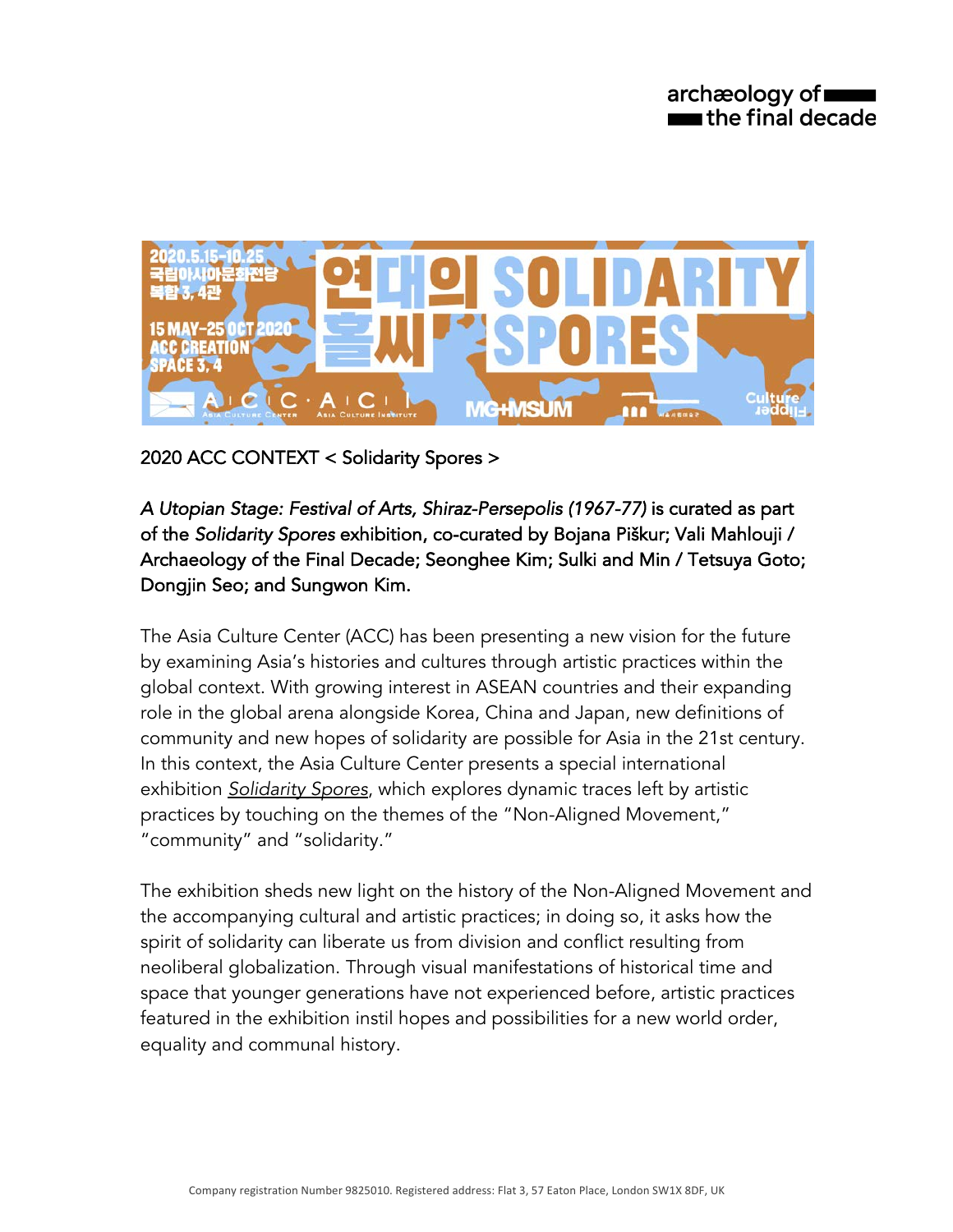archæology of **where**<br> **the final decade** 

## Installation photographs





Installation views, Asia Culture Center, Gwangju, South Korea 2020 © Asia Culture Center

Company registration Number 9825010. Registered address: Flat 3, 57 Eaton Place, London SW1X 8DF, UK